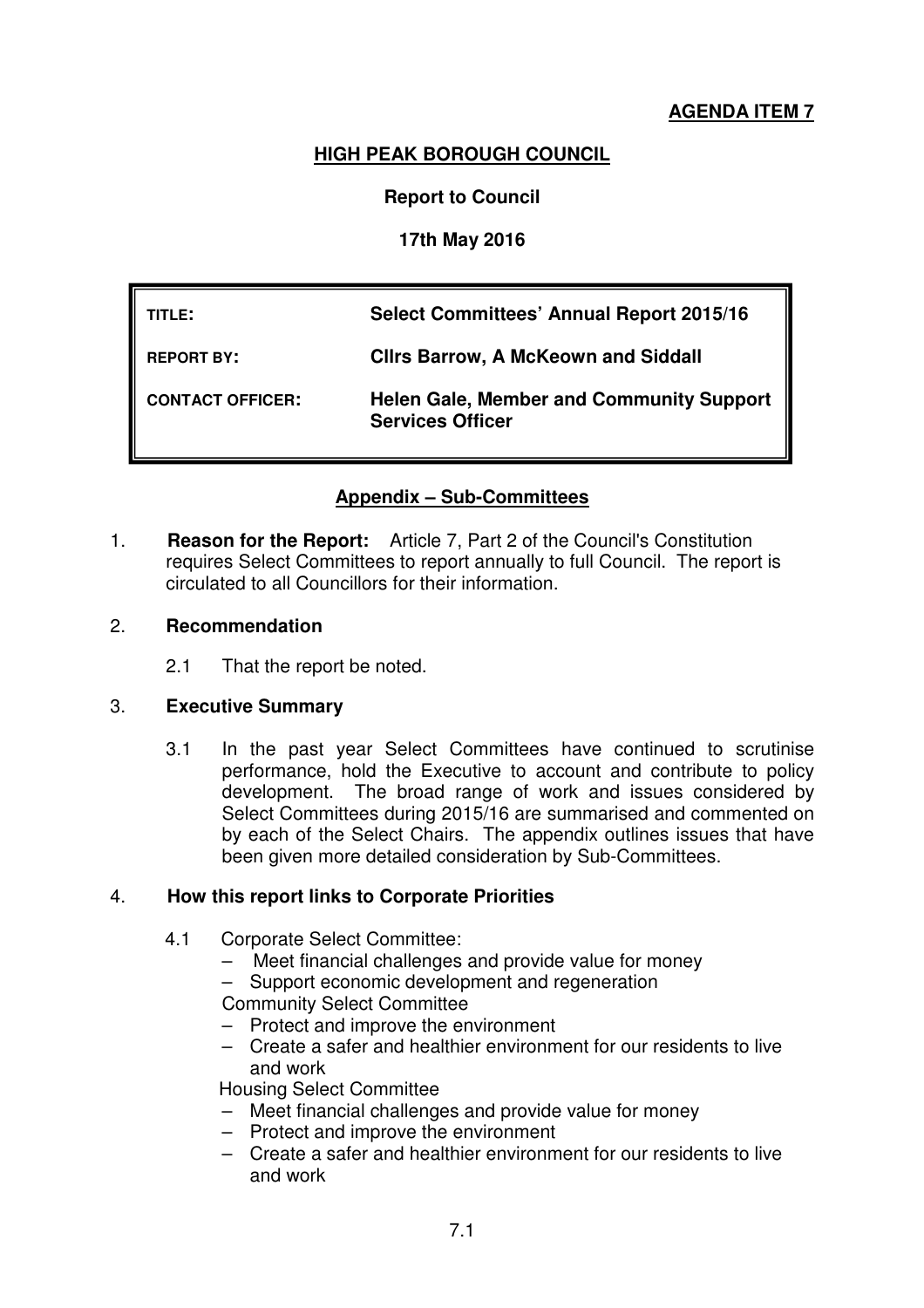## 5. **Implications**

## 5.1 Community Safety - (Crime and Disorder Act 1998)

Implications will continue to be addressed in the reports considered by Committees and Sub-Committees.

#### 5.2 Workforce

Implications will continue to be addressed in the reports considered by Committees and Sub-Committees.

#### 5.3 Equality and Diversity/Equality Impact Assessment

This report has been prepared in accordance with the Council's Diversity and Equality Policies.

Implications will continue to be addressed in the reports considered by Committees and Sub-Committees.

#### 5.4 Financial Considerations

Any costs incurred at present are unlikely to be significant and will be funded from the scrutiny budget.

Implications will continue to be addressed in the reports considered by Committees and Sub-Committees.

#### 5.5 Legal

Implications will continue to be addressed in the reports considered by Committees and Sub-Committees.

#### 5.6 Sustainability

Implications will continue to be addressed in the reports considered by Committees and Sub-Committees.

#### 5.7 Internal and External Consultation

Implications will continue to be addressed in the reports considered by Committees and Sub-Committees.

#### 5.8 Risk Assessment

Implications will continue to be addressed in the reports considered by Committees and Sub-Committees.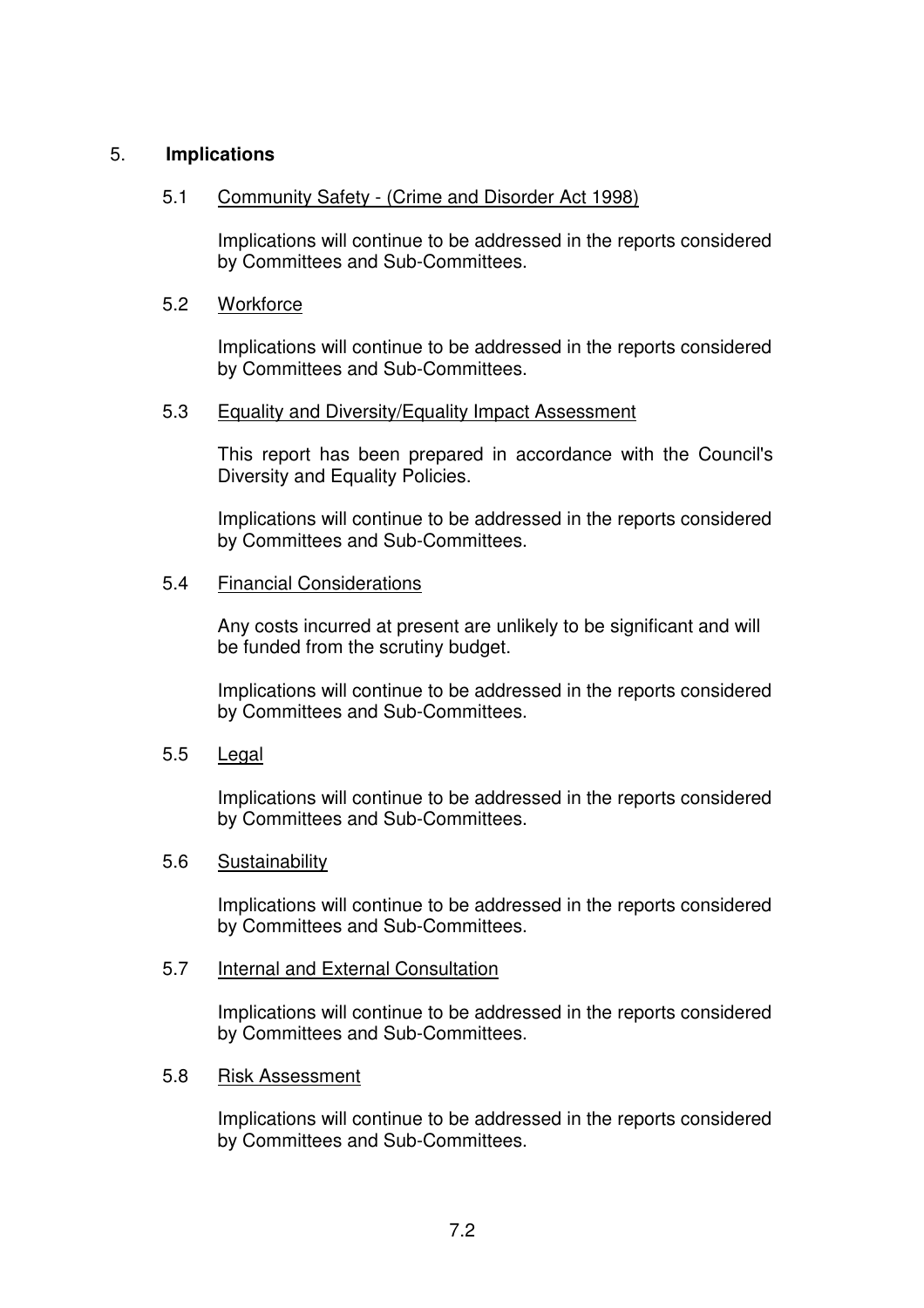# 6. **Background and Detail**

- 6.1 The Executive and Executive Councillors are responsible for making the day-to-day decisions concerning the running of the Council. Select Committees ensure that the Executive are publicly held to account for their actions, promoting open and transparent decision making and democratic accountability. They also have a role in researching, scrutinising other bodies, ensuring that the Council's policy and budget framework is respected and realising the key aims of the Council's Corporate Plan.
- 6.2 Select Committees may appoint Sub-Committees to examine any issue in more depth. Reports and recommendations from Sub-Committees have been based on cross party consensus.
- 6.3 Effective participation has taken place with the involvement of partners, outside organisations and individuals at Select Committees and Sub-Committees. Executive councillors attend Select Committee meetings and provide updates or answer questions. They have also attended and contributed to Sub-Committee meetings.
- 6.4 The Corporate Select Committee acts as co-ordinator of the overall work programmes of the Select Committees. Each Select Committee is responsible for setting its own work. The work programme also links to and is informed by the forward plan, with referred items and policy development items being considered by Select Committees prior to the Executive. The work programme for all Select Committees is circulated with papers for Corporate Select Committee and the relevant work programme to individual Select Committees. The Forward Plan is also available on the website. The Democratic and Community Services Team provides Committee support and an Executive Director is responsible for each Committee. There is also a significant contribution of time and resources from other service area officers.

# 6.5 **Corporate Select Committee – Councillor Alan Barrow**

- 6.5.1 Corporate Select has acted as the main scrutiny and policy development committee, taking an overview of the other two Select Committees and their work programmes. A meeting of Select Chairmen, Vice-Chairmen and Executive Councillors considered sub-committees, training and development.
- . 6.5.2 The Committee has continued to monitor the performance of the Council. Finance and performance management monitoring reports have been considered. A workshop considered the draft Performance Framework and associated targets for 2016/17. Recommendations made to Corporate Select Committee on 11 April 2016 were approved and went on to be approved and adopted by the Executive on 14 April 2016. The Council's Medium Term Financial Plan and budget were also rigorously scrutinised. A number of irrecoverable write offs were recommended and approved.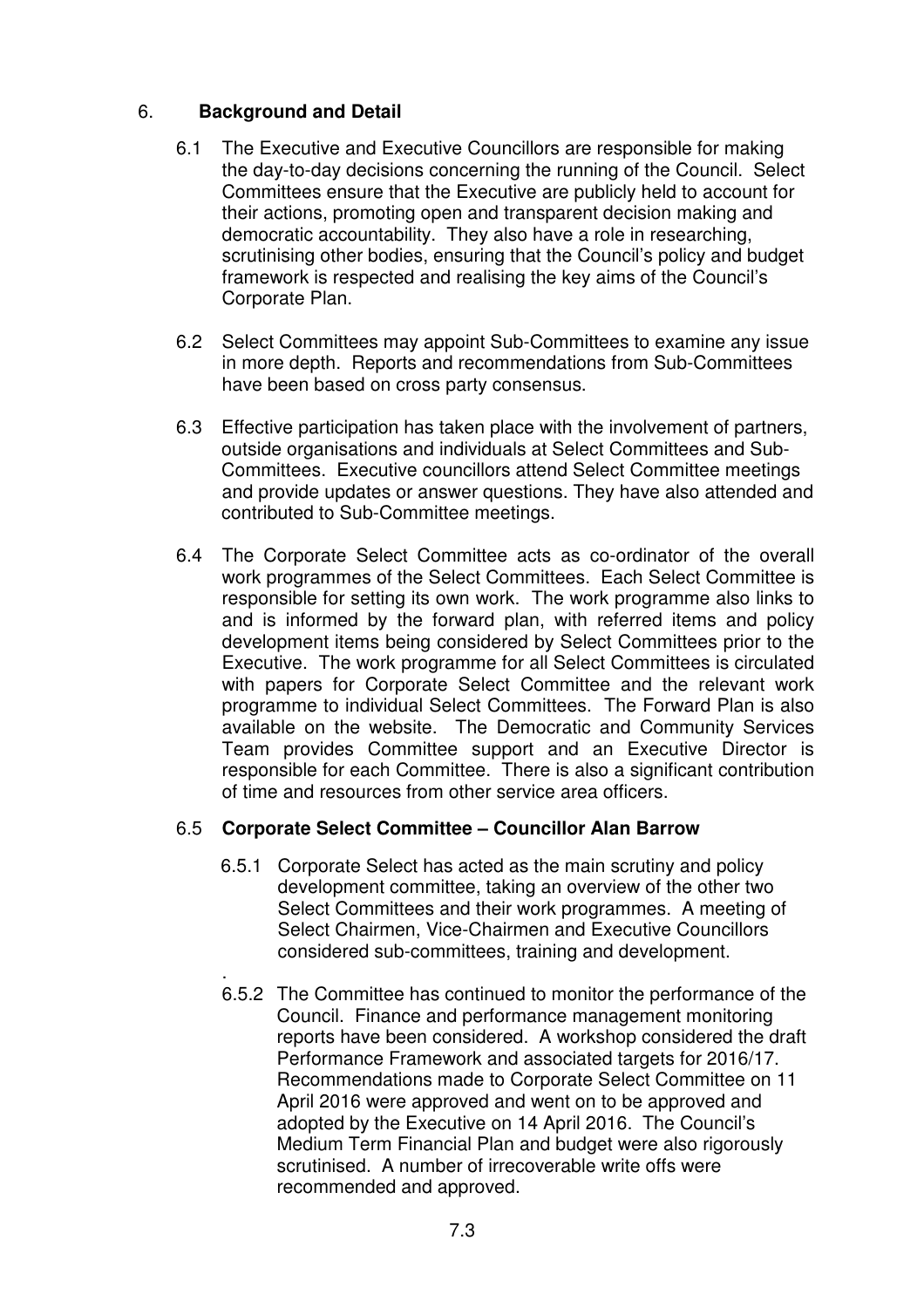- 6.5.3 The Committee considered and commented on the Corporate Plan 2015 – 19. The Council's vision, aims and objectives, influencing objectives and priorities and a process of internal and external consultation went on to be approved by the Executive and Council.
- 6.5.4 The Executive was recommended and approved the way forward for the Housing revenue Account (HRA) Business Plan, the prioritisation of capital projects during 2016/17 and a phased approach to update stock condition information, in order to ensure the Council has full condition information on its portfolio of properties by the end of a three year period (March 2019).
- 6.5.5 The Committee considered the results of the recent condition survey at the Pavilion Gardens and options for repairs, and the Executive approved recommendations on a range of actions to address issues raised. A further report outlined a number of business continuity options pending the closure of the Octagon Hall, and made a number of recommendations approved by the Executive, including the installation of a marquee on the promenade. There was an update on the current status with the Pavilion Gardens construction project and recommendations on the way forward were recommended and approved by the Executive.
- 6.5.6 There was an update on the Glossop Halls project and the Victoria Hall and recommendations on the way forward were approved by the Executive. The Committee and the Executive also considered an update on the latest position with the Buxton Crescent and Thermal Spa project as well as the remaining key risks associated with the project.
- 6.5.7 The draft Growth Strategy was approved for public consultation. A bid for Local Growth Fund grant money to help deliver the bridge over the river Goyt in Whaley Bridge, to improve access to the Bingswood industrial estate and support the retention of businesses in the area, was considered. The Executive approved the use the Tesco S106 money to commission the studies outlined.
- 6.5.8 Proposals for an interim approach to supporting tenants facing hardship, as a result of supporting people funding reductions and the way forward were agreed by the Executive. Approval was given to the disposal of Council owned land adjacent to the former Ferro Alloys site and measures to bring forward an 100% affordable housing scheme. Approval was also given to introduce a grants programme to spend the Right to Buy receipts (RTB), where it was suggested that Registered providers will be invited to bid for funding to deliver new affordable specialist housing across the Borough.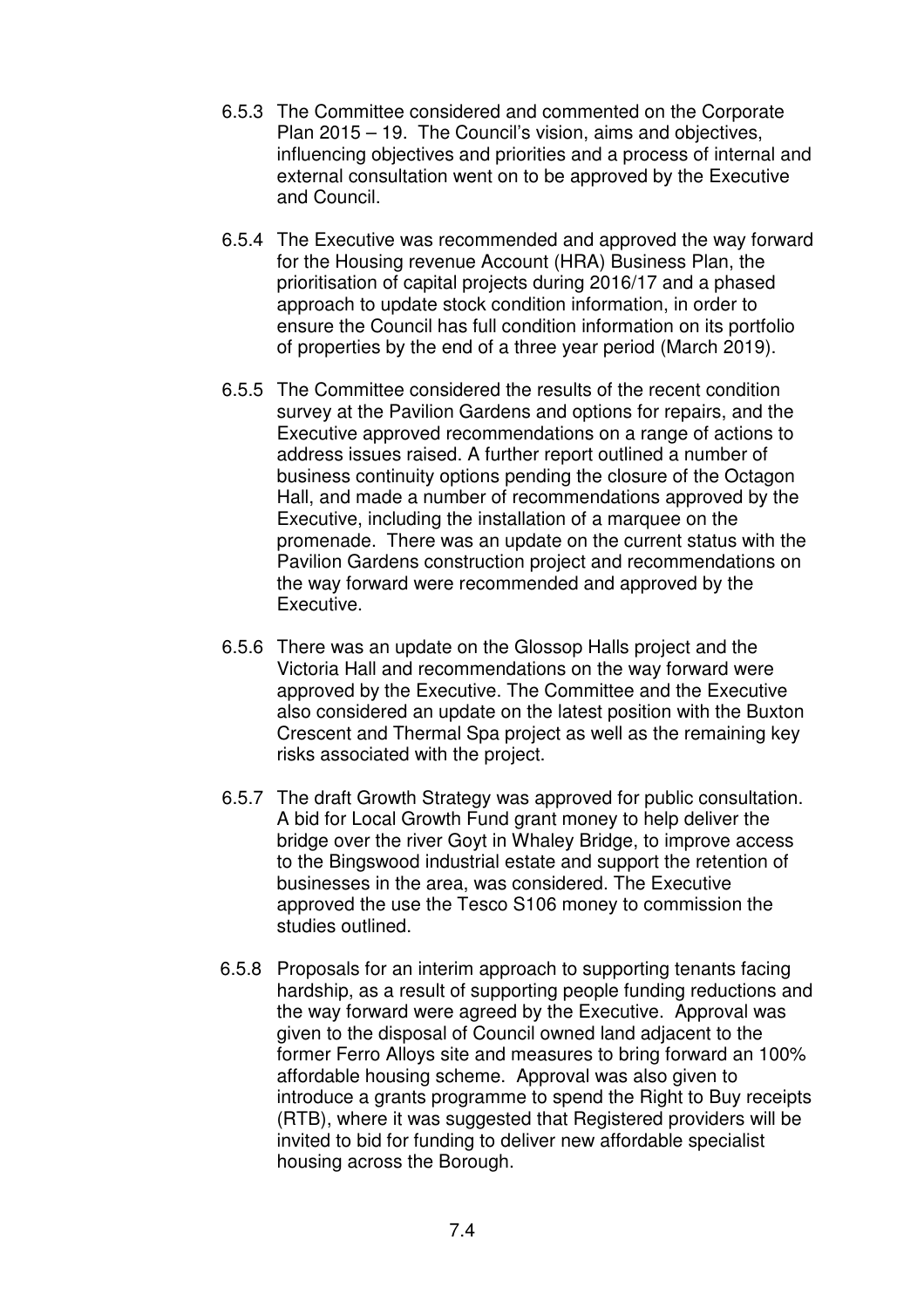- 6.5.9 The request from High Peak Theatre Trust for an additional nonrecurring grant of £20,000 and 5 applications for Heritage Regeneration Grants were recommended for approval by the Executive.
- 6.5.10 Representatives from HM Courts & Tribunal Services (HMCTS) outlined the consultation proposals on the provision of courts and tribunal services in the midlands region. The consultation document indicated that should Buxton Court close, then the workload would be moved to Chesterfield. In response to concerns expressed by members regarding the proposed move to Chesterfield, including journey times, it was acknowledged by HMCTS that other locations could more sensibly link with Buxton, such as Macclesfield, Stockport, Manchester City Centre and Glossop, and that there would be no objection to where postcodes would be directed to. It was anticipated that the increased use of IT would reduce the need for people to attend court in person, including increased online use, video and telephone links. The Chief Executive and the Executive Councillor for Finance and Corporate Services submitted a response to the consultation on behalf of the Committee. The Council also submitted a response on how the proposals could affect the daily business of the Council. It was reported to Council in February that the Lord Chancellor had decided that Buxton Magistrates' and County Court will be closed and its work moved to Chesterfield Justice Centre and Stockport Magistrates' and County Court. Consideration will also be given to some family public law being moved to Manchester Civic Justice Centre. It is stated that it is the cases generated from the north of the Borough such as Glossop, Hadfield, New Mills and Whaley Bridge that will be heard in the North West Region.
- 6.5.11 The Committee also considered the outcome of the results of the open market bid process to outsource the operation of the existing council-operated outdoor markets, and made recommendations which were approved by the Executive. A lease was granted for playing fields at West Drive, Tintwistle. The draft Design Guide for the purposes of public consultation was approved. There was an update on progress with implementation of the Council's Procurement Strategy. The Customer Access Strategy and procurement were approved. Outcomes emerging from the service review process, including the staffing and financial implications and details of the progress made with implementation were also considered.
- 6.5.12 The scrutiny and policy development work by members of the Committee and Sub-Committees continues to be of high quality. with the Executive Councillors giving careful consideration to comments prior to making their decisions.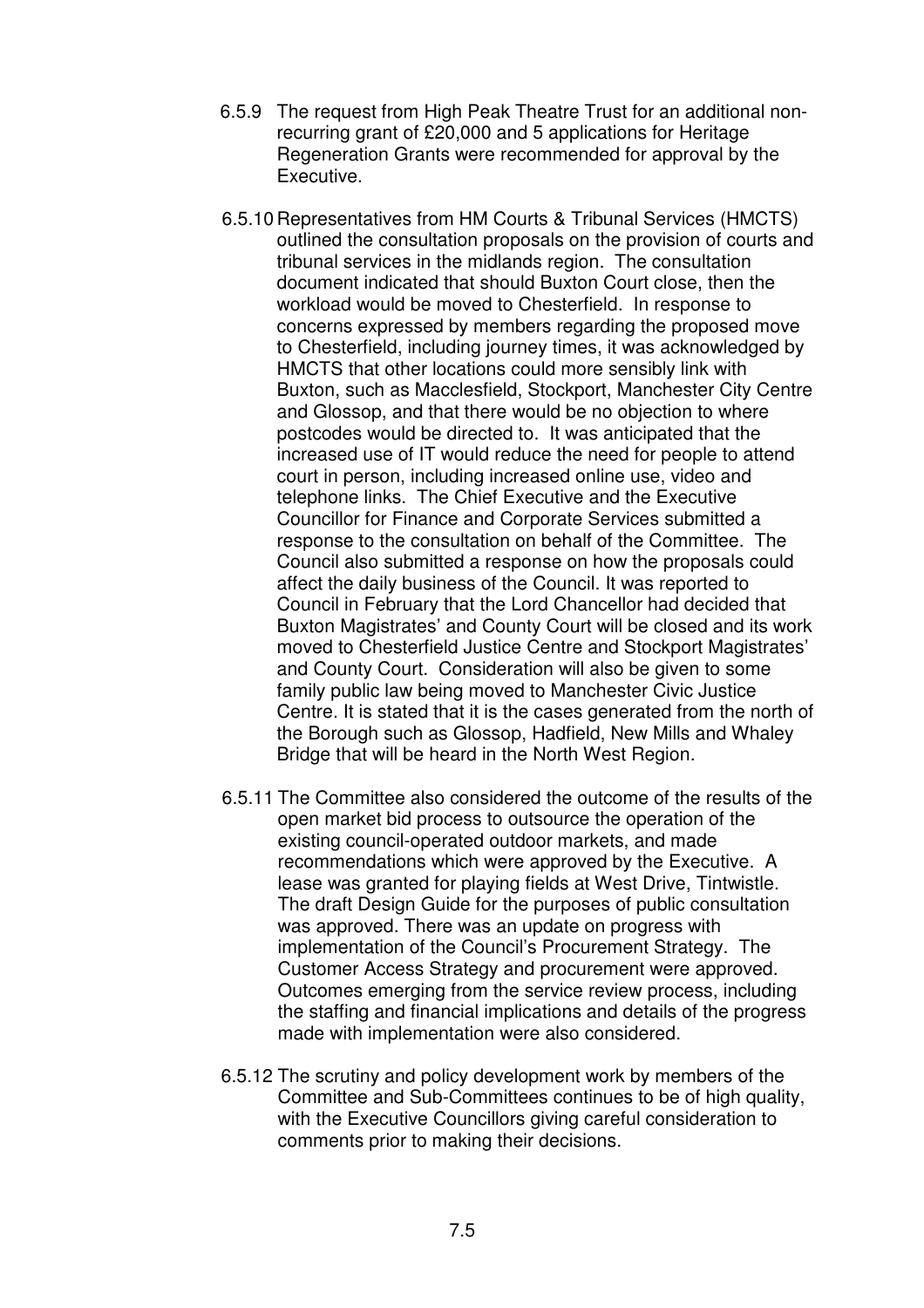## 6.6 **Community Select Committee – Councillor Edward Siddall**

- 6.6.1 The Committee considered the outcome of the compliance assessment undertaken in regards to the Revised Waste Framework Directive (rWFD) for HPBC. It demonstrated that the Council did not need to change its recycling collection services to achieve compliance with the rWFD. A proposal for a commercial recycling service was also considered, following the revised Waste Framework Directive (rWFD) compliance assessment previously undertaken, which identified the need to introduce a recycling service for commercial premises of the four target materials. It was recommended and the Executive approved an option to have separate collections of glass and cardboard and would be delivered utilising existing operational resources with limited capacity. The process for developing joint operating arrangements with Staffordshire Moorlands District Council (SMDC) for Waste Collection and Street Cleansing was outlined and went on to be approved by the Executive, as the current arrangement with Veolia was due to come to an end in August 2017 and the Waste Sub-Committee will be scrutinising the proposals in more detail.
- 6.6.2 Derbyshire County Council representatives reported that there had been a condition survey of all residential care homes and, to be financially secure and ready for future needs, criteria had been applied. The review was separate from the £157 million of savings required at the County Council. There was a need to close 4 or 5 homes and reduce short term beds across the County. It was proposed to close 4 homes plus the 6 short term beds at Eccles Fold Resource Centre. The Cabinet would take the decision in November. If the list of closures was amended equivalent savings would still be required. Looking at unit costs if Eccles Fold were retained a additional 20 bed accommodation would need to close. An earlier 2012 proposal to close Eccles Fold and more homes had been delayed and reviewed. New homes were planned in Buxton and Belper. The Chairman and Vice-Chairman responded to the consultation document, based on the issues raised and comments made.
- 6.6.3 Representatives from Healthier Together and Stockport NHS and North Derbyshire CCG reported that Stepping Hill had been appointed as one of the hospitals to work in partnership to provide single shared services for the whole of Greater Manchester and those using the services from neighbouring areas. Clinicians from Wythenshawe Hospital sought a judicial review of the decision which was not upheld. Stepping Hill has now been confirmed as one of the 4 Centres of Excellence.
- 6.6.4 Tameside and Glossop CCG gave a presentation around the place based approach to better prosperity, health and wellbeing. The proposed model was to integrate health and social care with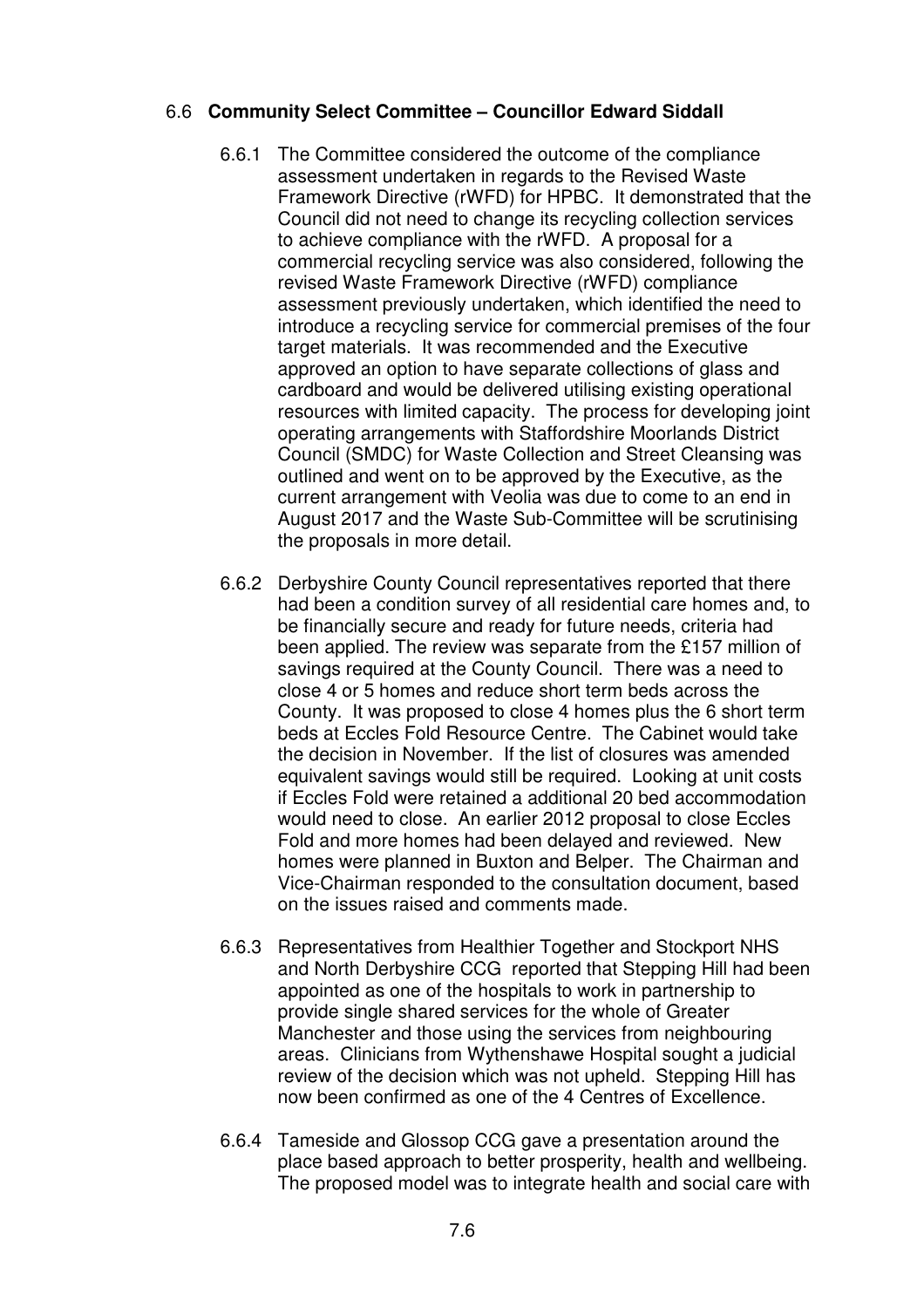services organised around communities. 5 localities would be established (including 1 for Glossop) to take responsibility for health with general practice at it's heart. An urgent integrated care service would also be established to incorporate health and social care crisis services. There was also an update on the Quality in a Place Project, trialling whole area system inspections and with Salford and Tameside and Glossop as pilot areas.

- 6.6.5 Derbyshire County Council's public health annual report was presented. The report was based around a different theme each year, and this year's was around mental health and had been produced in accordance with social marketing principles with a targeted, user friendly approach. 5 ways to wellbeing were tried and tested actions to improve mental and physical health, namely, Connect, Be Active, Take Notice, Keep Learning and Give. The report was web based and there were links to access lots of information in each area. Members were advised that from April 2016 all services provided throughout Derbyshire would be the same, but could be via different providers.
- 6.6.6 East Midlands Ambulance Service (EMAS) provided the committee with an update around the activities and future plans of EMAS within the High Peak area. Within High Peak, the ambulance stations were to remain in some form (as the estate within EMAS was being reviewed), supported by Community First Responders, thereby keeping services local within rural areas. The detail of the plans were being developed for consultation. Representatives agreed to attend a future meeting, once more detail around the Clinical Delivery Model was known. North West Ambulance Service representatives also provided an update around their work within High Peak, primarily in the Glossop area and outlined future plans. Representatives also agreed to attend a future meeting, once more detail around future delivery plans had been developed.
- 6.6.7 There was also a presentation from Derbyshire Fire and Rescue Service, outlining the purpose of the service, risk management tools and community risk mapping. The achievements of the service in terms of reaching their savings targets were also outlined which included a reduction in firefighter, support staff and managerial posts, a reduction in borrowing costs, reduced transport costs, a reduction in the number of members, reduced spend on supplies and services, and a change in the shift system in Swadlincote. A total of £7.8M savings had been made, and the same number of fire stations and engines were still in operation. A number of collaborations had been developed including co-location with EMAS and emergency co-responding, together with a joint police and fire service HQ. Mountain rescue and cave rescue were stationed at Buxton Fire Station.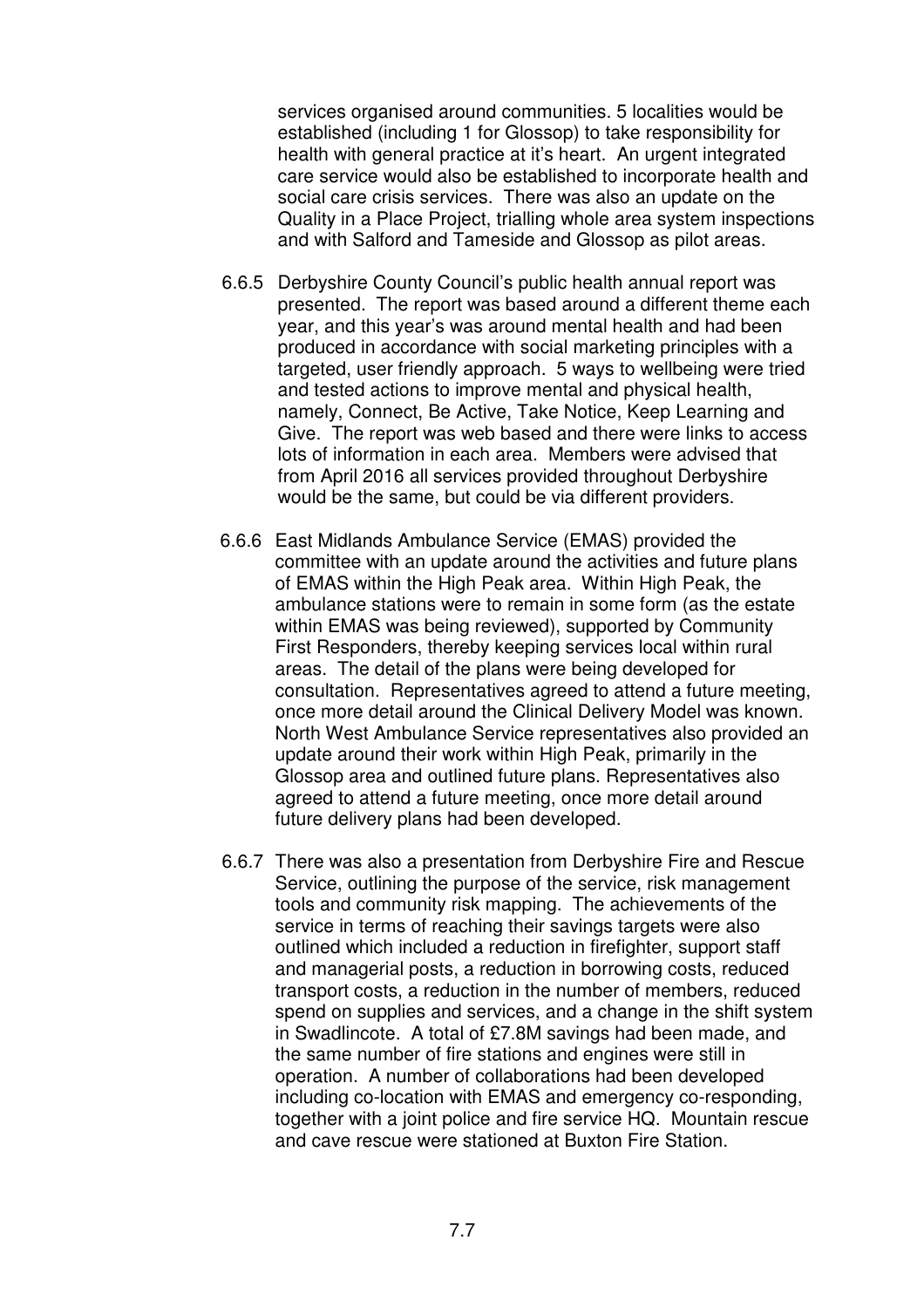- 6.6.8 The Committee considered a consultation being undertaken by Derbyshire County Council on plans to close children's centres. There was concern regarding the loss of vital services provided by the centres to communities throughout the borough which, with the closure of New Mills and Chapel-en-le-Frith, would mean that there would be no centres left open in the central area of the Borough and residents would have to travel to either Fairfield or Glossop to access services. Members confirmed significant use of the centres by residents in Chapel and New Mills. On behalf of the Committee the Chairman and Executive member responded to the consultation.
- 6.6.9 The Community Transport consultation was considered. Statutory provision included free transport to school over a certain distance and the Gold Card Scheme, which costs the County Council £10 million. Community transport was discretionary and the County Council needed to make savings. A reduction of £300,000 was planned from April 2016. The current subsidy per user is £1,000. County Council recommendations included retaining the service with no change to eligibility but a reduced service. Current services or 2 or 3 times per week would be reduced to once a week. Fares would be increased from £2 return to £3, with actual journeys costing between £12 and £2. Door to door transport for doctor or hospital appointments would be charged at a cost per mile, without the £50,000 CCG funding. Instead of grant funding it would be a competitive process and could improve efficiency. Existing providers and private providers could tender for the contract, with it being proposed that every community had a service. Demand and current use would be considered. Comments raised included possibly reducing the fleet at Glossop and private providers not necessarily covering less used routes, creating pockets of poverty. On behalf of the Committee, the Chairman and Vice-Chairman responded to the consultation document, based on the comments raised.
- 6.6.10 The Committee considered and noted an update on the progress of targets and current status of the annual action plan produced by Places for People Leisure and its associated link to the delivery of the High Peak Borough Council Sport and Physical Activity Strategy. Committee visits to see changes at New Mills and Glossop Leisure Centres have taken place. The delivery of the High Peak Play Strategy "Playtime in the Peak – A strategy for Play 2007 – 2012" was reviewed. The Committee reviewed and noted the delivery of the High Peak and Derbyshire Dales Open Space, Sport and Recreation Strategy 2011 – 2014, which was developed in response to a requirement of PPG17, and was used to identify improvements that should be made in both the quantity and quality of provision, taking account locational requirement according to where people live. The Government's updated Strategy on Sport and Physical Activity,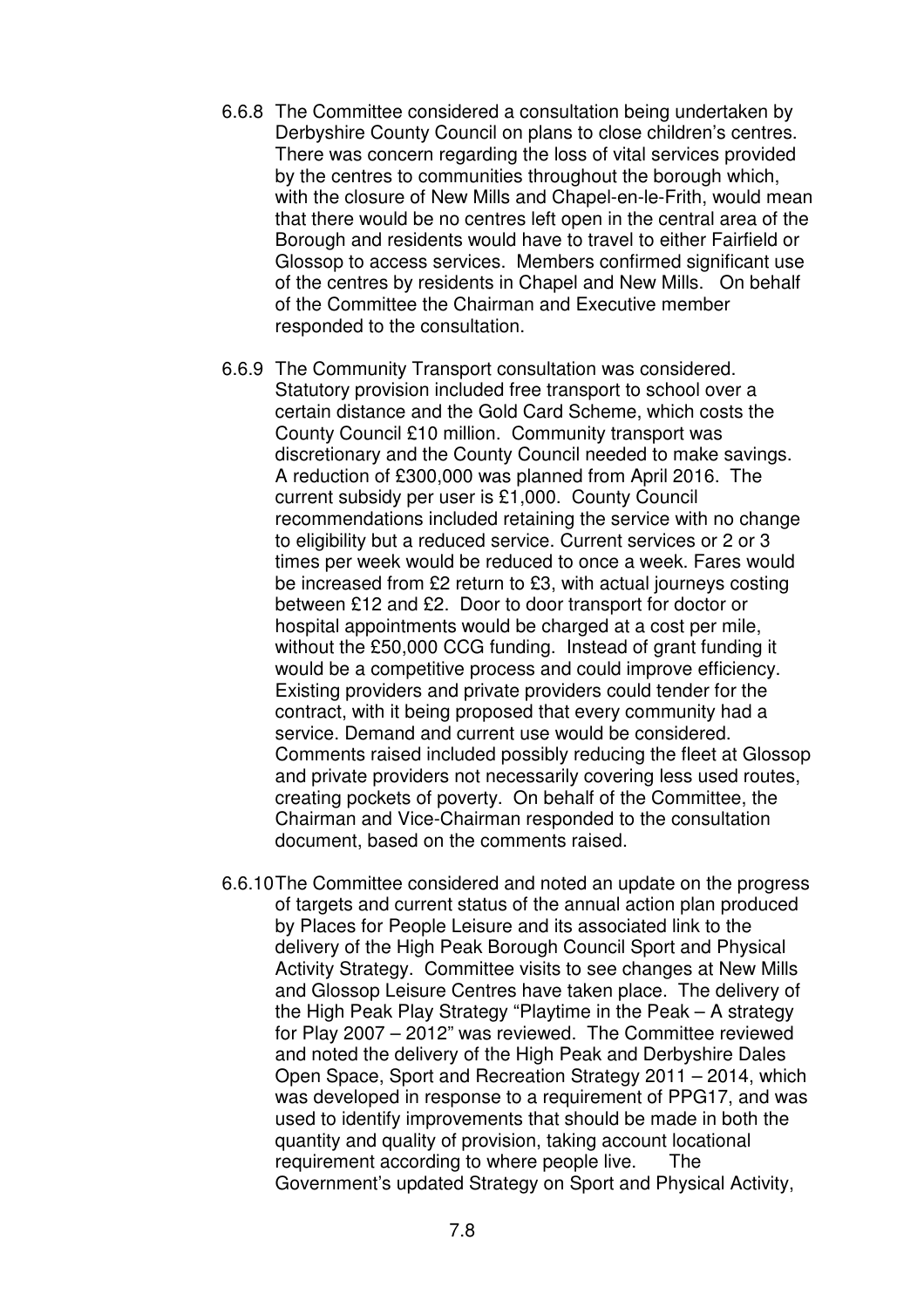entitled "Sporting Future : A new Strategy for an Active Nation" and the implications and potential impact for the Council's strategic direction were noted. The strategy sets out the Government's vision for the future direction and physical activity, its funding priorities and focus on outcomes. There was also a presentation on the Derbyshire Cycling Plan 2015 – 2025. Ambitions, strategic aims, targets and promotion were discussed.

- 6.6.11 The Committee also considered a review of environmental enforcement which provided an update on proposals to implement a more flexible way of delivering environmental enforcement, through the multi skilling of a large number of employees with existing enforcement capability within their job roles. The Committee considered an update on the new requirements under the Micro Chipping of Dogs (England) Regulations 2015 and the proposed awareness raising activities and enforcement of the regulations. An annual update on the Councillors' Initiative Fund and the results and associated proposed funding from the Council's Community Fund was considered, which included proposals designed to enable the Council to achieve the efficiency targets in the medium term financial plan. Improvements to the operation of the Fund and reduction in the allocation to £750 per member from 2016/17 were approved by the Executive. Community Fund Grants to the Strategic Partners and other voluntary groups were supported. Recommendations from the Winter Maintenance Sub-Committee were supported (as detailed in the Appendix).
- 6.6.12 The Committee and Executive approved a procurement exercise with regards to leasing and maintaining specialist horticultural equipment, to ensure service continuity in the future and obtain best value. Tender returns for the provision and maintenance of Specialist Grounds Maintenance equipment along with the maintenance of existing Council owned equipment in streets and housing teams were also considered and approved by the Executive.
- 6.6.13 The Committee considered a report which outlined the actions taken to implement the Child Protection and Vulnerable Adults Policy since its adoption in April 2014, together with changes necessary to the Council's Policy required by the Care Act 2014. The Executive noted the actions undertaken to implement the Council's Policy. The Committee also considered the requirements of the Counter Terrorism and Security Act 2015. The Committee supported the recommendations to the Executive which noted the content of the report and approved the action plan.
- 6.6.14 There was considerable commitment and contribution during the year from members of the Committee, as well as representatives from outside agencies and officers.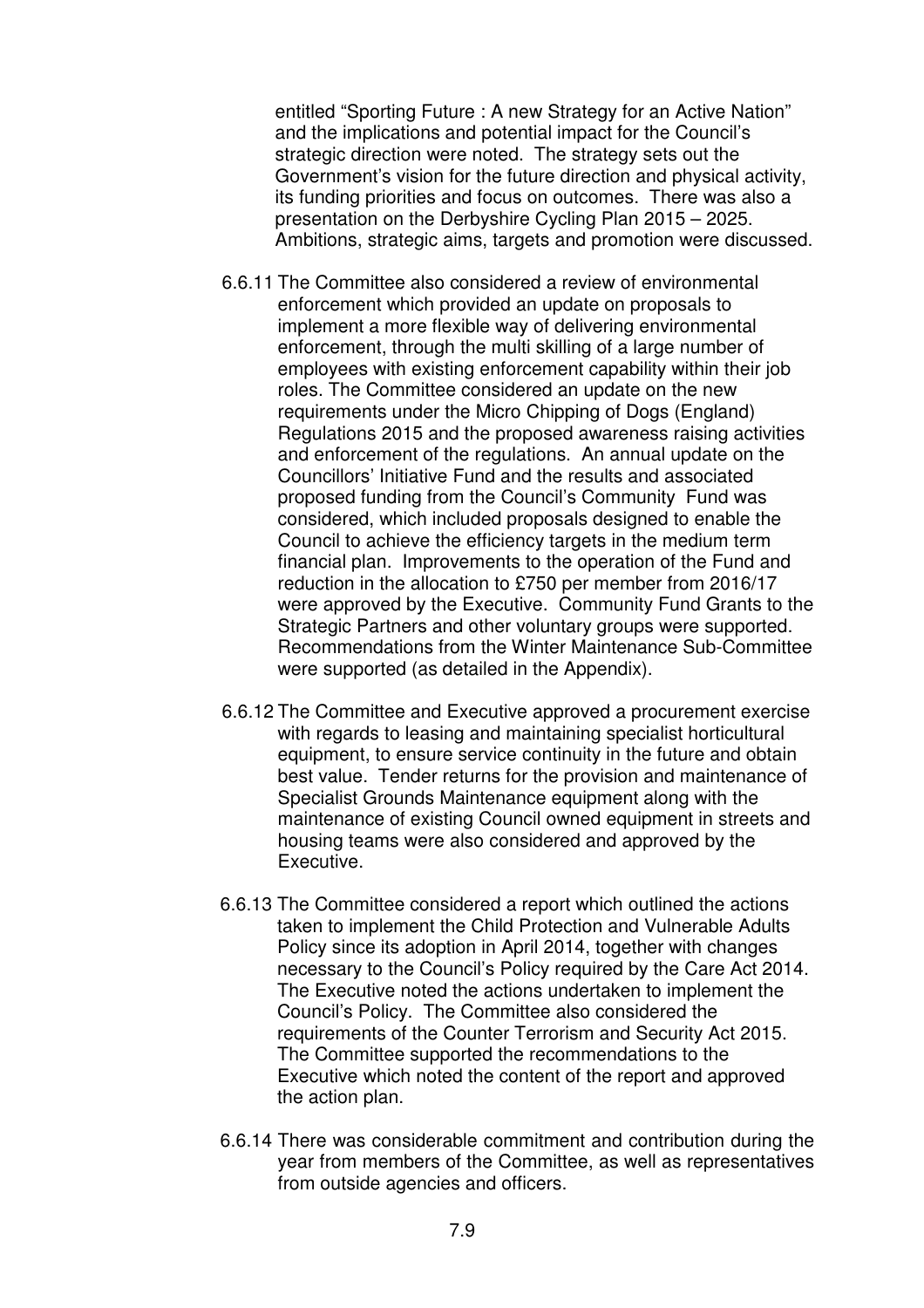## 6.7 **Housing Select Committee – Councillor Anthony McKeown**

- 6.7.1 A report on the Homelessness Budget 2015/16 expenditure and Second Homes Council Tax allocation for 2015/16 was considered. Around 250 affected households, increase in mutual exchanges, prevention outcomes 2009/10 – 2013/14, spending and 2015/16 budget were discussed. The successful application to the Government's fund to support those fleeing domestic abuse was noted. The Executive were recommended and noted the Homelessness Budget distribution for 2015/16.The Homelessness Budget distribution for 2016/17 and use of second homes council tax funding were also approved by the Executive, subject to the approval of the Second Homes Council Tax bid.
- 6.7.2 There were regular updates on the performance of the Council throughout the year across a range of Housing measures and performance targets. The effects of management actions and the impact of these measures were monitored.
- 6.7.3 The Council's response to the Government's Pay to Stay consultation paper, around proposals for high income tenants in social rented housing to pay up to a market rent, was considered. Issues included synchronising additional rent payment with other benefits in order to maintain incentives to work, the need to ensure that those subject to additional rent were not then eligible to benefits or credits as a result and queries around how to ascertain the market rent for a council property, how accurate income data would be collected and how changes in circumstances would be dealt with.
- 6.7.4 An update on the delivery of affordable housing across the Borough was received. It was reported that a timetable for work to Peveril House was expected, discussions on the Otter Hole site were taking place, the planning application for Surrey Street had been received and the New Mills site was listed as an allocated housing site in the former Local Plan.
- 6.7.5 There was a presentation on disabled facilities grants. Mandatory grants in the private sector, types of funded works, application process and deadlines, monitoring, 2014/15 data and future considerations were outlined. There was a further report on the proposed joint County Council and District Councils transformation review of Disabled Facilities Grants and the potential impact on adaptation assistance and future funding. The Executive supported the pledge made to the Derbyshire Partnership Forum.
- 6.7.6 There have been updates on the latest information regarding the Derbyshire County Council (DCC) Challenge and proposed changes to Housing Related Support (HRS) services programme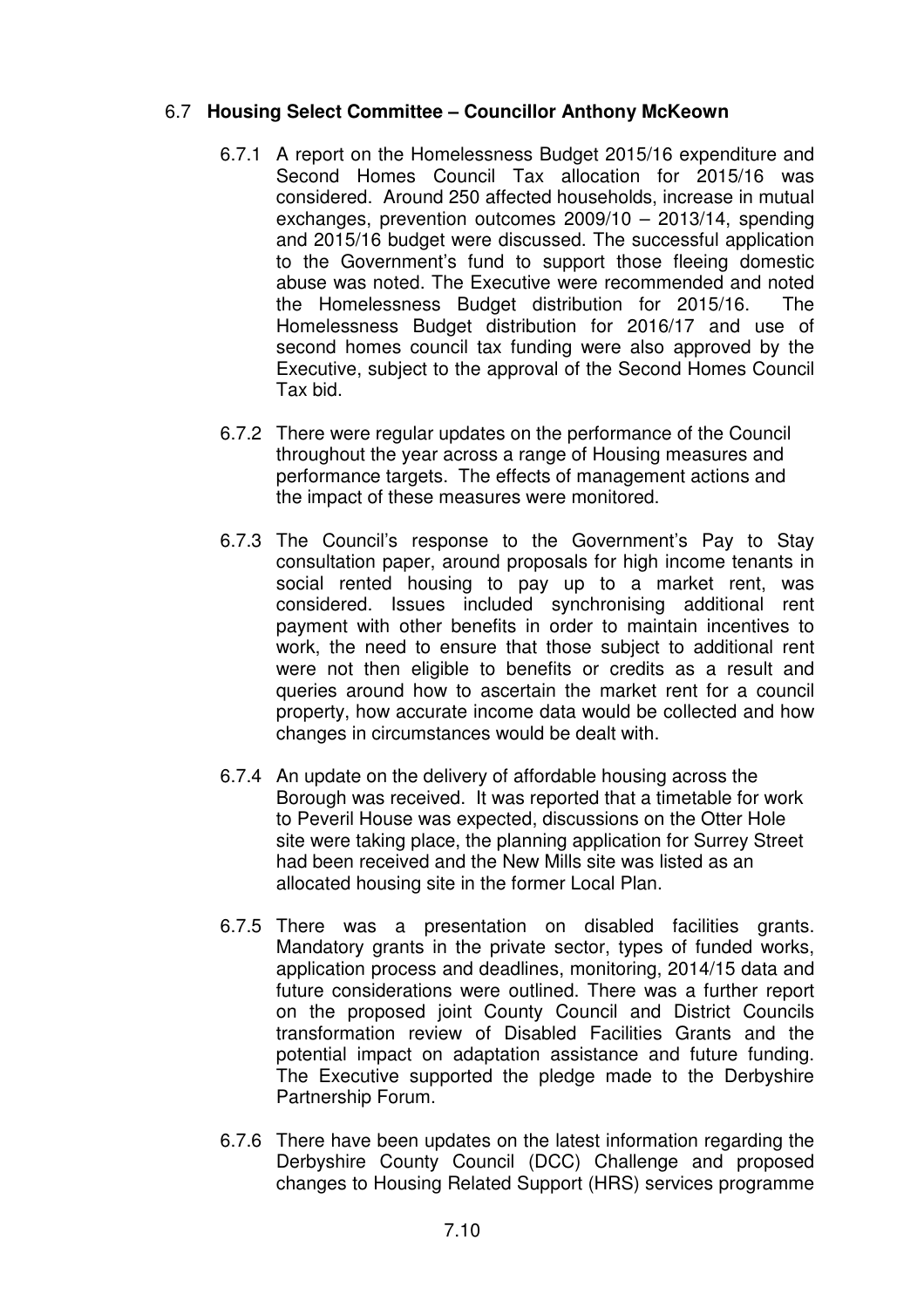(formerly known as Supporting People funding [SP]). Consideration was also given to the Derbyshire County Council statement outlining its support for Syrian refugees, resettlement details, 5 hard to let properties identified in High Peak and the Borough Council's contribution to the national settlement programme.

- 6.7.7 There was an update on the void process and the voids improvement action plan. The planned additional operational improvement plan, targets and hard to let properties were discussed.
- 6.7.8 Consideration was given to the Fairfield Road project timeline and update. Discussion took place on the meeting with landlords on 1 December, encouraging landlords to become accredited with the new scheme from 1 January 2016, enforcement and a possible residents' association. The Committee also received an update around the Landlord Accreditation Scheme. The refreshed scheme was to be re-launched on an Alliance-wide basis with a single set of principles at the end of January.
- 6.7.9 Representatives from Adullum Housing presented an informative overview of their work and the projects funded by High Peak Borough Council. Particular reference was made to a number of schemes including Safe (housing and support for young people aged 18), Leaving Care Accommodation Service, High Peak Bond Scheme and Prepare to Place Scheme (support to work through an accredited tenancy preparation course). Representatives from Peaks and Plains Housing Trust also presented overviews of their work on properties in the High Peak. Progress of the Buxton Housing Market Intervention Project was noted and it was agreed that the project would be closed on completion of Peveril House.
- 6.7.10 Consideration was given to the performance results following the award of the Gas Servicing and Maintenance contract to Liberty Gas Services Ltd. It was noted that procurement makes provision to extend the agreement to a third year 2017/2018, subject to performance and to suit the future strategic needs of the Council. A number of contracts were considered and contractors appointed for capital roof renewals 2015/16, PIR/electrical testing and works, programmed heating replacements and kitchen renewals 2015/16 and 2016/17.
- 6.7.11 There was also an update on the Housing and Planning Bill and an updated Tenants Alteration Policy was recommended for adoption to the Executive.
- 6.7.12 It was with great sadness that the Committee lost Graham Fox (Tenant Member) and Jason Hawkes (Head of Homes and Communities). Both were valued and are missed. Thanks go to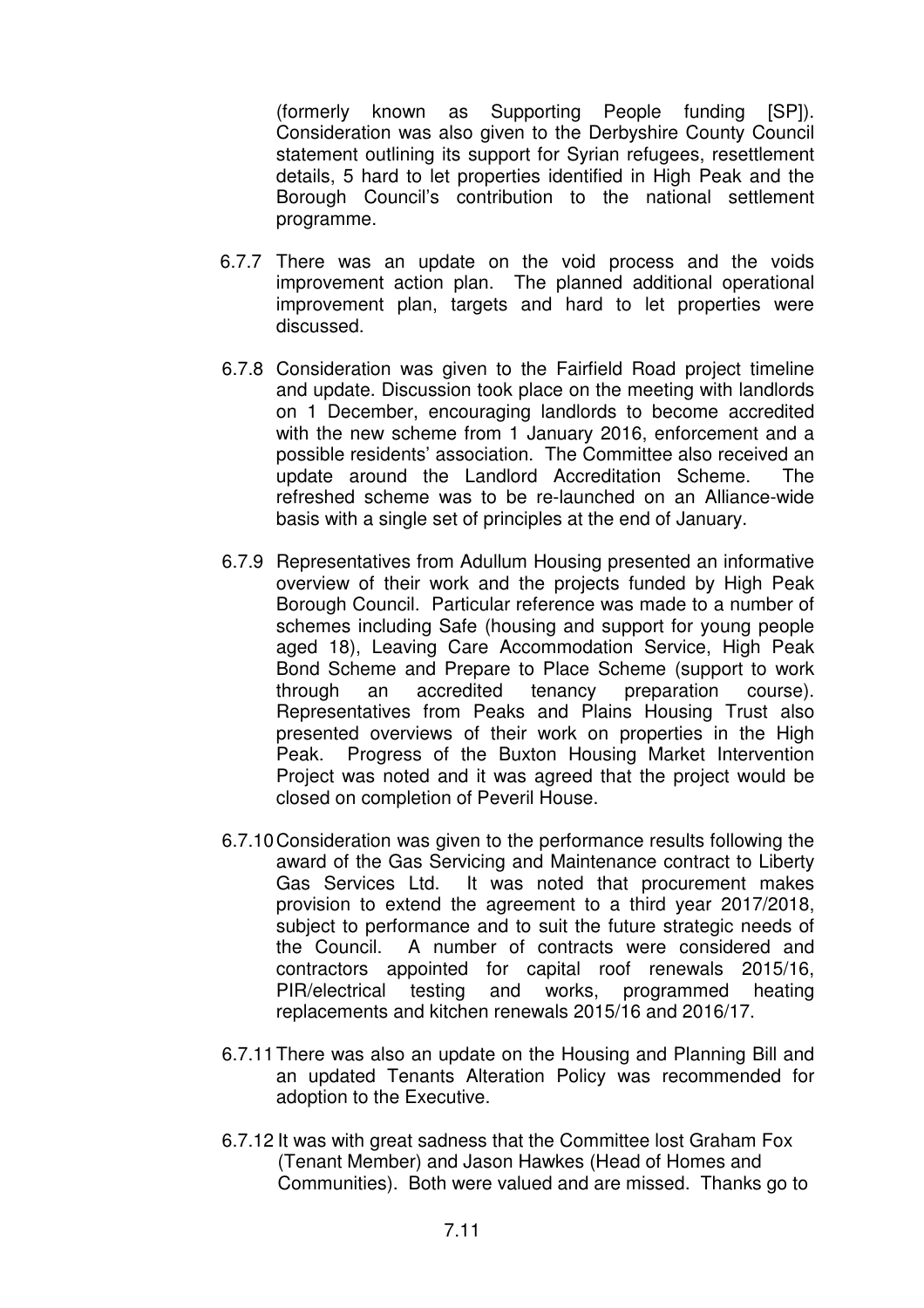all members of the Committee, including the reappointed Independent and Tenant members, and officers for their commitment, involvement and hard work in the last year.

- 6.8 Select Committees have the right to call-in decisions taken by the Executive or individual Executive councillors before they are implemented. The decision is then not implemented until the relevant Committee or Corporate Select has considered the matter and/or dismissed it, referred it back to the Executive for re-consideration (or referred it to the full Council), and the matter has been considered. There were no Executive decisions called in during 2015 -16.
	- 6.9 Areas for training were previously identified by the Councillor Support and Development Group. Following the elections in May 2015 a wide ranging training induction plan took place for existing and new members. Training events are also arranged throughout the year as required.
	- 6.10 After the May 2015 elections all members were issued with a tablet computer and full training and support was provided. Members and relevant officers now receive an agenda pack by email and are able to download Committee papers to the tablets. Technical support is available as issues arise and there has been a considerable reduction in printing and distribution costs.
- 6.11 The Alliance Management Team have been directly involved with Select Committees, with the Executive Directors working closely with the Committee Chairmen to plan agendas, provide briefings and ensure the Committees meets their objectives.

#### Mark Trillo **Executive Director (People) and Monitoring Officer**

| <b>Web Links and</b><br><b>Background Papers</b>        | Location                                                                              | <b>Contact details</b>                                                                           |
|---------------------------------------------------------|---------------------------------------------------------------------------------------|--------------------------------------------------------------------------------------------------|
| Agenda and reports for Committees<br>and Sub-Committees | http://www.highpeak.gov.u<br>k/agendas-minutes                                        | Helen Gale<br>Member and Community<br><b>Support Services Officer</b><br>01298 28400 ext 2140 or |
| <b>Select Committee Work</b><br>Programme               | http://www.highpeak.gov.u<br>k/agendas-<br>minutes?committee=111&<br>meeting-date=all | 0345 129 7777 ext 2140                                                                           |